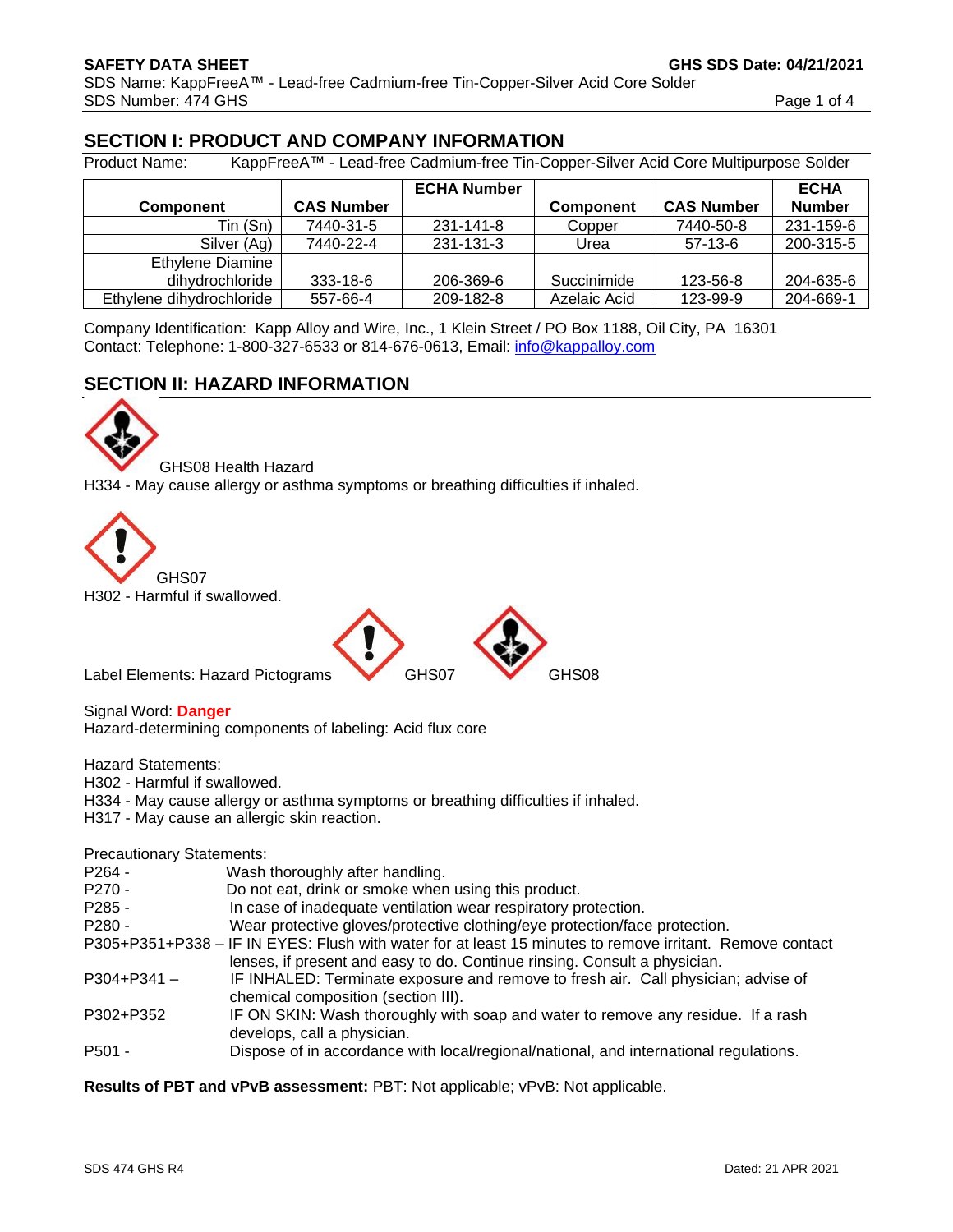SDS Name: KappFreeA™ - Lead-free Cadmium-free Tin-Copper-Silver Acid Core Solder SDS Number: 474 GHS Page 2 of 4

#### PRIMARY ROUTES OF ENTRY

- Inhalation: fumes
- Ingestion: Solid metals not edible; highly unlikely
- Skin Absorption: N/A

#### SIGNS AND SYMPTOMS OF OVEREXPOSURE

• Flu-like symptoms (nausea, constipation, headache, dizziness) - self-limiting, usually disappear within 24 hours

# **SECTION III: COMPOSITION / INGREDIENTS**

\*(Hazardous components 1% or greater; Carcinogens 0.1% or greater)

| <b>Component</b>                    | <b>ACGIH TLV</b><br><b>CAS</b><br><b>OSHA PEL</b><br>8hrTWA<br><b>Number</b> |                                                                                           |                             | <b>Density</b><br>(lbs./in. $3$ & g/ml) | %<br>(optional) |
|-------------------------------------|------------------------------------------------------------------------------|-------------------------------------------------------------------------------------------|-----------------------------|-----------------------------------------|-----------------|
| Tin (Sn)                            | 7440-31-5                                                                    | $2 \text{ mg/m}^3$                                                                        | 2 mg/m <sup>3</sup>         | .2640 & 7.307                           | 95.5            |
| Copper (Cu)                         | 7440-50-8                                                                    | 0.1 mg/m $3$ (fume)<br>0.1 mg/m $3$ (fume)<br>1.0 mg/ $m^3$ (dust)<br>1.0 mg/m $3$ (dust) |                             | .3230 & 8.941                           | 4.0             |
| Silver (Ag)                         | 7440-22-4                                                                    | .01 mg/m $3$<br>(Dust&Fume)                                                               | .01 mg/m $3$<br>(Dust&Fume) | .3787 & 10.482                          | 0.5             |
| *Azelaic Acid                       | 123-99-9                                                                     | <b>NE</b>                                                                                 | NE.                         | <b>NA</b>                               | $0 - 4$         |
| Urea                                | $57-13-6$                                                                    | <b>NE</b>                                                                                 | $5 \text{ mg/m}$ 3          | NA                                      | $0 - 4$         |
| Ethylene Diamine<br>dihydrochloride | 333-18-6                                                                     | <b>NE</b>                                                                                 | 50 ppm                      | NA                                      | $0 - 4$         |
| Ethylene<br>dihydrochloride         | 557-66-4                                                                     | <b>NE</b>                                                                                 | <b>NE</b>                   | NА                                      | $0 - 4$         |
| Succinimide                         | 123-56-8                                                                     | <b>NE</b>                                                                                 | NE                          | NA                                      | $0 - 4$         |

\*Acid Flux Core is centered inside the wire is 3% by weight. PEL = Permissible Exposure Limit; TLV = Threshold Limit Value; NA = Not Applicable; NE = Not Established; NAIF = No Applicable Information found

#### **SECTION IV: FIRST AID MEASURES**

| Ingestion:  | Drink large quantities of water - induce vomiting.                                                           |
|-------------|--------------------------------------------------------------------------------------------------------------|
|             | Call a physician at once; advise of chemical composition (section III).                                      |
| Skin:       | Wash thoroughly with water to remove any residue. If a rash develops, call a physician.                      |
| Inhalation: | Terminate exposure and remove to fresh air. Call physician; advise of chemical<br>composition (section III). |
| Eyes:       | Flush with water for at least 15 minutes to remove irritant. Consult a physician.                            |

## **SECTION V: FIRE FIGHTING MEASURES**

| Flash point & Methods Used: N/A; | Auto Ignition Temperature: N/A              |  |  |  |
|----------------------------------|---------------------------------------------|--|--|--|
| <b>Flammability Limits:</b>      | (in air, % by volume) LEL: N/A and UEL: N/A |  |  |  |

#### **Extinguisher Media:**

# **or dry chemical extinguisher.**

#### DO NOT USE WATER ON MOLTEN METAL: LARGE FIRES MAY BE FLOODED WITH WATER FROM A DISTANCE

| <b>Special Fire Fighting Procedures</b> | Use NIOSH/MSHA -approved self-contained breathing apparatus and full<br>protective clothing if involved in fire. |
|-----------------------------------------|------------------------------------------------------------------------------------------------------------------|
| Unusual Fire and Explosion Hazards      | Fiinely divided dust may form explosive mixture with air.                                                        |

# **NEVER DROP WATER OR LIQUIDS INTO MOLTEN SOLDER.**

**\*Do not plunge damp or wet solder bars/pieces into molten solder**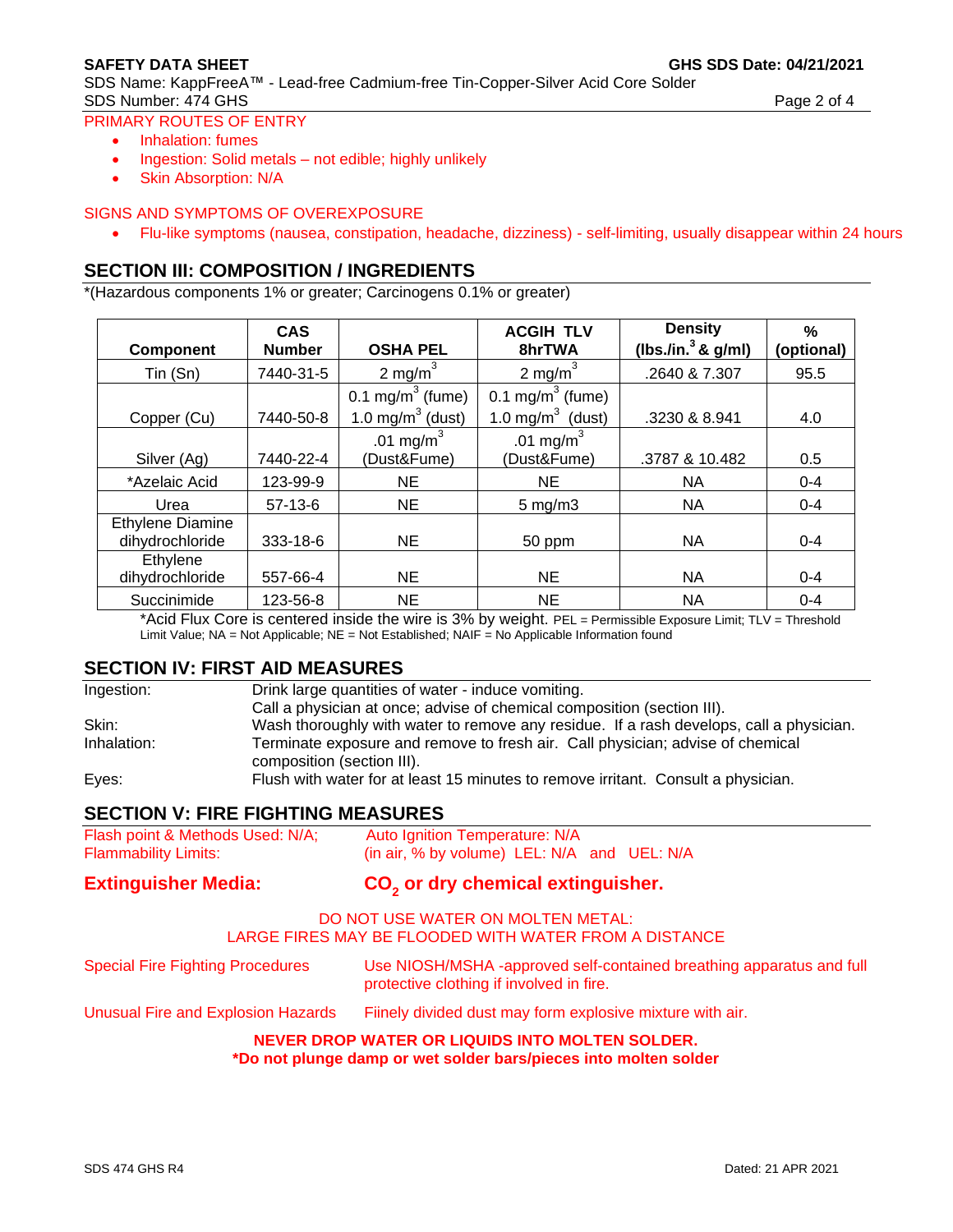#### **SAFETY DATA SHEET GHS SDS Date: 04/21/2021**

SDS Name: KappFreeA™ - Lead-free Cadmium-free Tin-Copper-Silver Acid Core Solder SDS Number: 474 GHS Page 3 of 4

#### **SECTION VI: ACCIDENTAL RELEASE MEASURES**

Steps to be taken if material is spilled or released:

- Solder is solid / recyclable
- Vacuuming is recommended for accumulated metal dust from saw/grind operations.

## **SECTION VII: HANDLING AND STORAGE**

Precautions to be taken in handling and storage:

• Dry storage; ambient temperature

- Other Precaution / Special Handling:
	- Wet or moist ingot(s) WILL present an explosion hazard when submerged in molten solder. **\*AVOID FIRE/EXPLOSION RISKS. Always preheat ingot before charging into furnace.**

# **SECTION VIII: EXPOSURE CONTROLS / PERSONAL PROTECTION**



Respiratory Protection: Use NIOSH-approved breathing apparatus to prevent exposure to dusts and fumes. Eye Protection: Approved safety glasses/welding goggles, appropriate to your procedure, should be worn. Ventilation: Local Exhaust: YES; Mechanical: YES Special: Conform to your regulatory statutes. Other: Standard protective equipment used in soldering (/applicable) operations. \*Protective gloves are recommended, especially for high temperature applications to prevent burns. \*Conform to all local, state, federal regulations.

See also: 29 CFR 1910.132 - 29 CFR 1910.140. *Personal Protective Equipment* 29 CFR 1910.251 - 29 CFR 1910.257. *Welding, Cutting and Brazing*

#### **SECTION IX: PHYSICAL AND CHEMICAL PROPERTIES**

| <b>Boiling Point:</b>                    | Sn@ 4120°F / 2270°C / Cu@4703°F / 2595°C / Ag@ 4010°F / 2210°C,<br>and Acid Flux: $385^{\circ}$ F / 196 $^{\circ}$ C |
|------------------------------------------|----------------------------------------------------------------------------------------------------------------------|
| Melting Point:                           | 440 - 500°F / 226 - 260°C                                                                                            |
| Vapor Pressure (mm Hg.):                 | N/A                                                                                                                  |
| Vapor Density ( $AIR = 1$ ):             | N/A                                                                                                                  |
| Density:                                 | 0.2669 lbs/in <sup>3</sup> and/or 7.389g/ml                                                                          |
| Solubility in Water:                     | $0$ (solid)                                                                                                          |
| Evaporation Rate (Butyl Acetate = $1$ ): | N/A                                                                                                                  |
| Appearance and Odor:                     | Lustrous, silver metal; odorless / various shapes and sizes.                                                         |

#### **SECTION X: STABILITY AND REACTIVITY**

| Stability:                       | Stable                                                                          |                                                |  |
|----------------------------------|---------------------------------------------------------------------------------|------------------------------------------------|--|
| Conditions to avoid:             | Avoid strong oxidizing materials, e.g. Chlorine trifluoride, hydrogen peroxide, |                                                |  |
|                                  |                                                                                 | sodium azide, ammonia, & Acetylene.            |  |
| Hazardous Decomposition Product: |                                                                                 | None – hazardous polymerization will not occur |  |

#### **SECTION XI: TOXICOLOGY INFORMATION**

| Tin (Sn):    | Elemental Tin is NOT generally considered to be toxic.                                     |
|--------------|--------------------------------------------------------------------------------------------|
| Silver (Ag): | Argyria, a blue-gray discoloration of the skin, mucous membranes, and eyes may result from |
|              | inhalation of silver. Note: this discoloration may be permanent.                           |

Copper (Cu): NAIF

IT IS UNLIKELY THAT NORMAL EXPOSURE (USING APPROPRIATE PROTECTIVE EQUIPMENT) WOULD RESULT IN ILLNESS.

| $*0 =$ Insignificant | $1 =$ Slight  | $2$ = Moderate      | $3 = H$ iah       | $4 =$ Extreme  |
|----------------------|---------------|---------------------|-------------------|----------------|
|                      | <b>Health</b> | <b>Flammability</b> | <b>Reactivity</b> | <b>Special</b> |
| <b>NFPA Rating</b>   |               |                     |                   |                |
| <b>HMIS Rating</b>   |               |                     |                   |                |